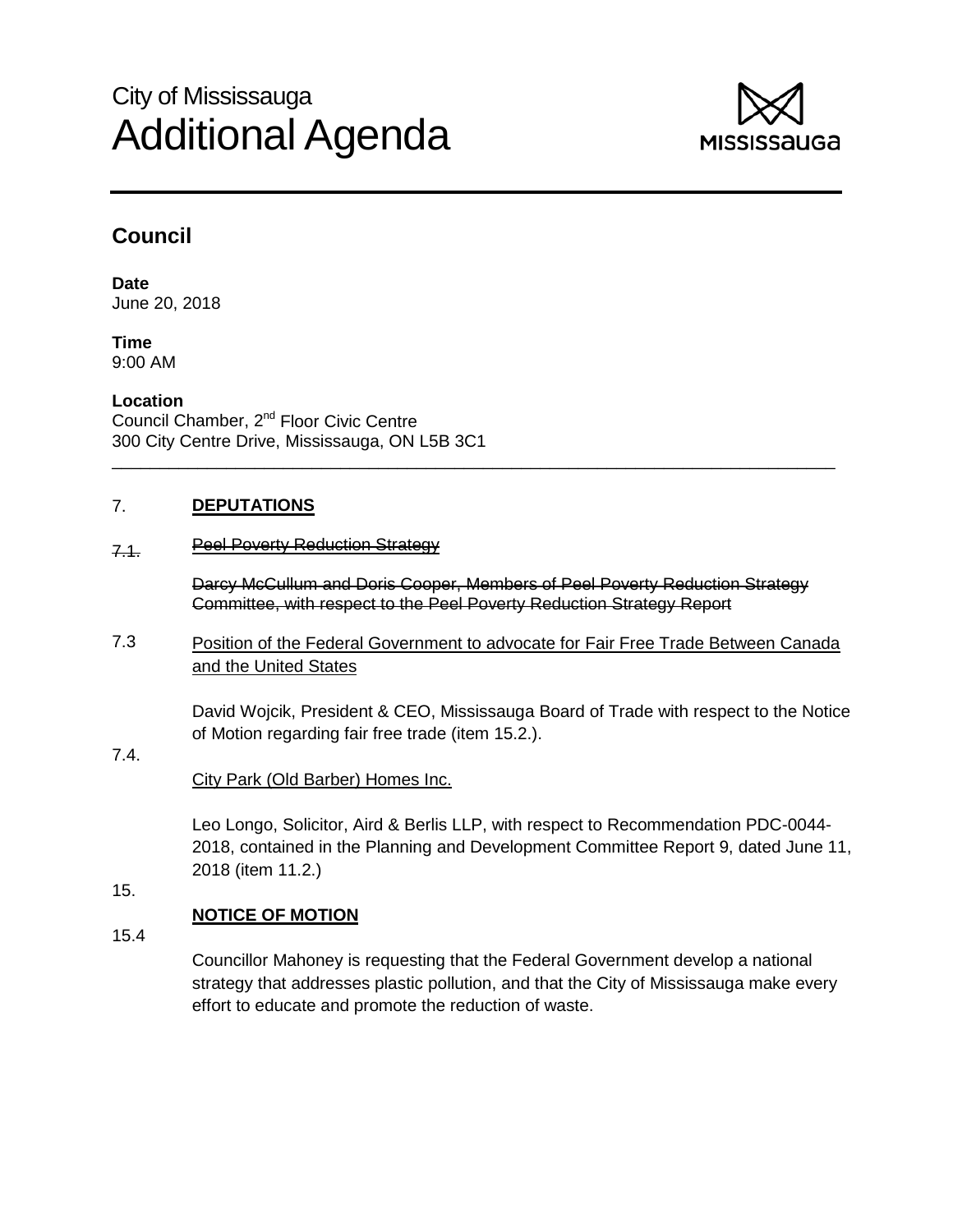#### 17. **INTRODUCTION AND CONSIDERATION OF BY-LAWS**

17.14. A by-law to authorize the execution of a Development Agreement between Blum Canada Limited, the Corporation of the City of Mississauga and the Regional Municipality of Peel, northwest corner of Maritz Drive and Vera Drive (HOZ 17/003 W5)

#### PDC-0040-2018/June 11, 2018

17.15. A by-law to amend By-law Number 0225-2007, as amended, being the Zoning By-law to remove "H" holding symbol with respect to Blum Canada Limited, northwest corner of Maritz Drive and Vera Drive.

PDC-0040-2018/June 11, 2018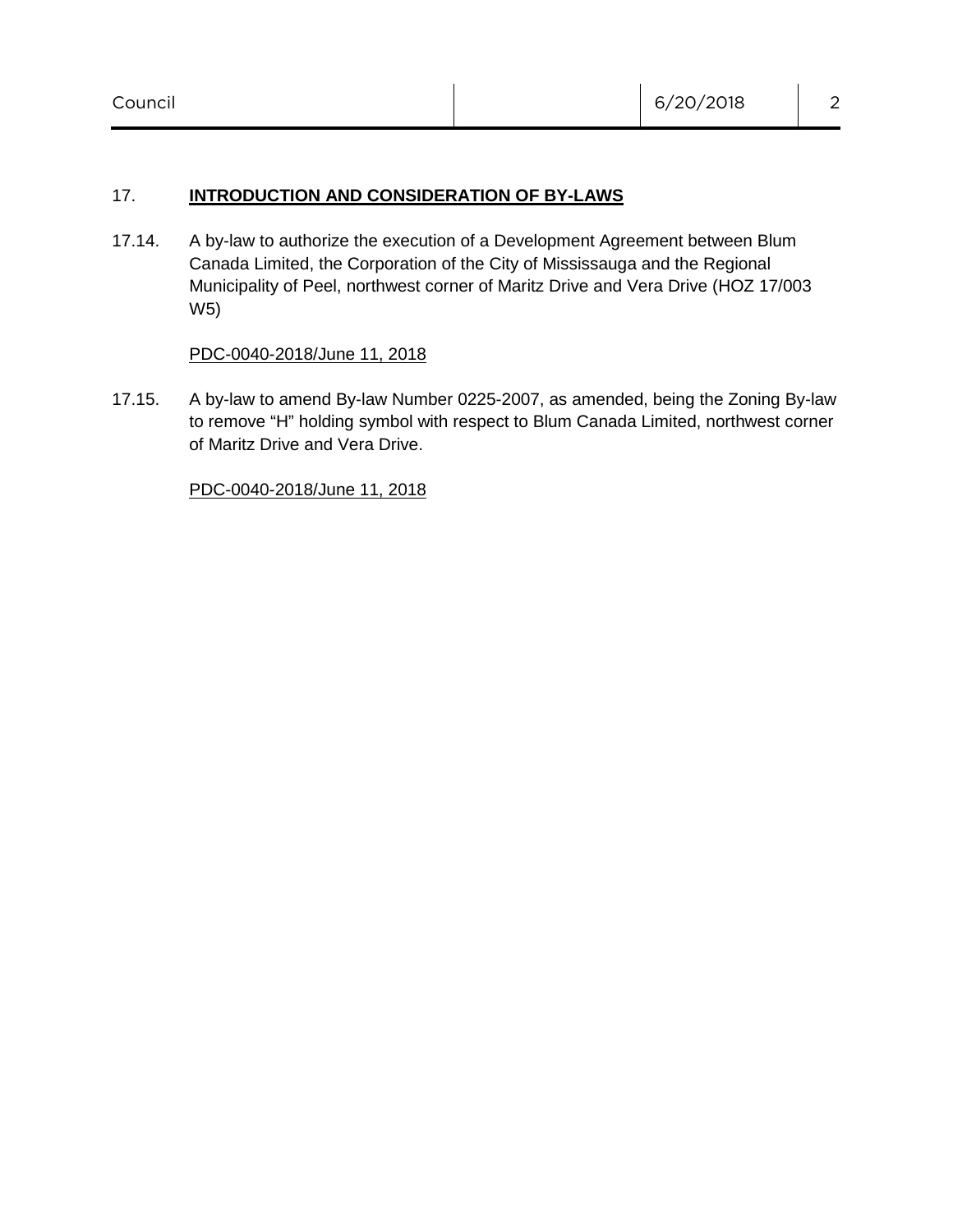### **City of Mississauga Motion National Plastic Reduction Strategy**

AND WHEREAS Canada has the opportunity to become a waste reduction leader and has led the development of a new global treaty to combat plastic pollution, The Global Plastics Charter, that will be discussed by the G7 Environment Minister at their next meeting;

WHEREAS The G7 countries have agreed to a Global Plastics Charter that commits Canada to developing more resource-efficient and sustainable approaches to the management of plastics, that involves industry, academia, government, and citizens;

AND WHEREAS The City of Mississauga (City) has illustrated long standing and continuing efforts to creating a sustainable city as laid out in the Strategic Plan, "Mississauga is a city that values its shared responsibility to leave a legacy of a clean and healthy natural environment" and further has a vision to "Lead and Encourage Environmentally Responsible Approaches - to lead and promote the utilization of technologies and tactics to conserve energy and water, reduce emissions and waste, improve our air quality, and protect our natural environment":

AND WHEREAS through the establishment of a Sustainable Procurement Policy, the City further demonstrates its commitment to improving the environmental impacts of goods it purchases;

AND WHEREAS The City of Mississauga is a local municipal government within the Great Lakes Region, where Lake Ontario is the main source of drinking water for residents and must take a leadership position in dealing with plastic pollution in the Great Lakes; and

AND WHEREAS the Canadian plastics industry aims to make all plastic packaging recyclable or "recoverable" by 2030, and actually entirely diverted from landfills by 2040;

#### THEREFORE BE IT RESOLVED:

- 1. That City Council request the Federal Government to develop a national strategy that addresses plastic pollution, with regulations aimed at:
	- a. Making the producers of products and packaging directly responsible for reducing resource consumption;
	- b. Designing standardized products and packaging that are reusable, recyclable, or truly compostable (meeting minimum standards);
	- c. Incenting the reduction of waste, reusability of products and packaging, and ensuring all products and packaging can practically be recycled;